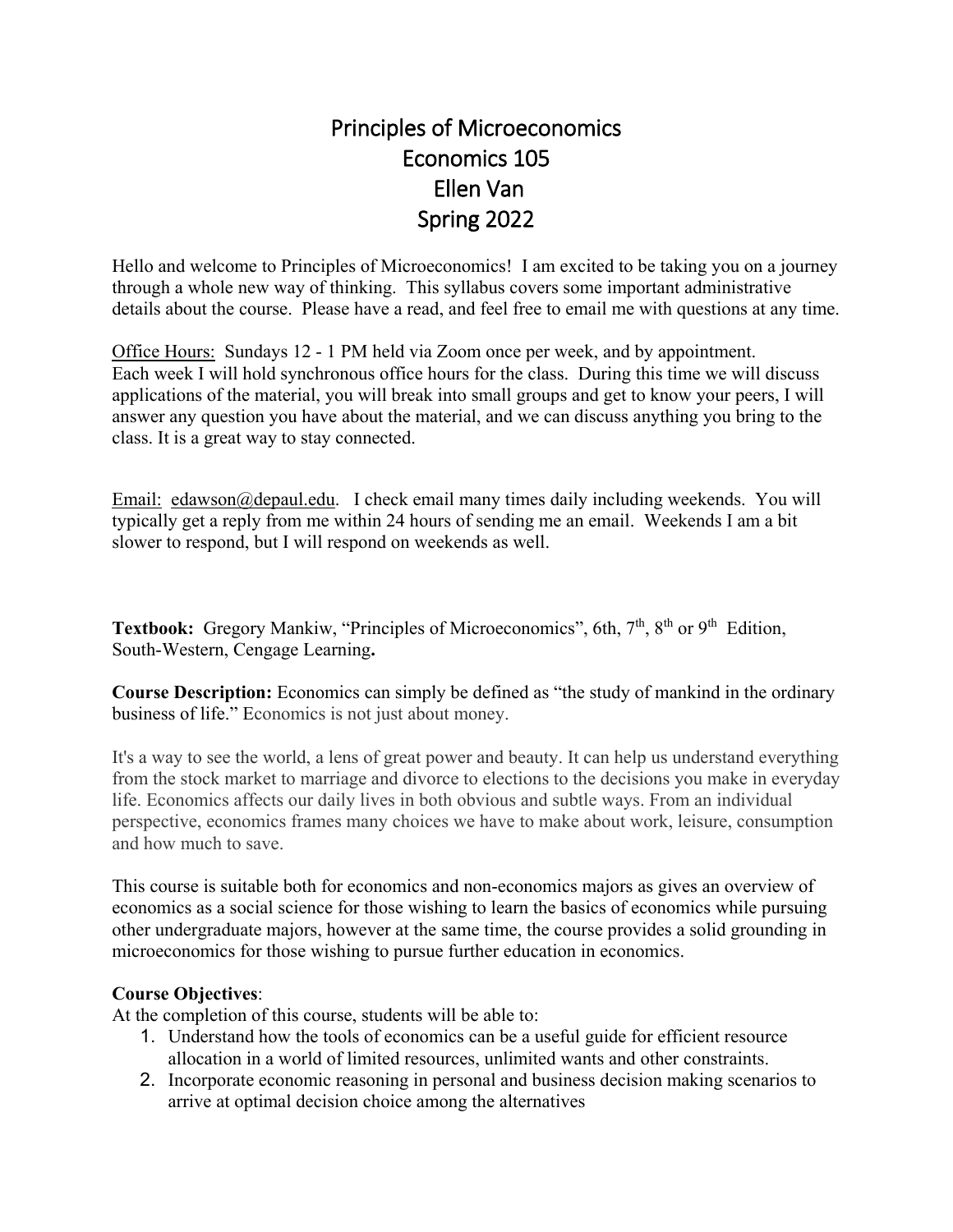- 3. To have a working knowledge of the nature and role of markets in the economy
- 4. Envision the economic reasoning and analyze relevant news items in the popular press and other media
- 5. Confidently use economic reasoning, to make better resource allocation decisions, on their jobs and in their personal lives.

## **Course Format**

The course is taught entirely online in an asynchronous mode. Asynchronous means that you will not have to be online at a specific time. You can progress through weekly content at your own pace. However, please keep in mind there will be weekly deadlines and assignments to complete. Your participation in this online course will equal, or exceed, that of a typical face-to-face class. You must make sure that you have the necessary technical resources needed to access the course content and complete class activities. You will need:

- Frequent and continued access to a computer that connects to the Internet.
- A working e-mail account that you check regularly (and that is updated in Campus Connection).
- Access to a software suite such as Microsoft Office (Word, Excel, Power Point). − The ability to view video files, either in a streaming (Flash) or downloadable (QuickTime, iTunes, 3GP) format.

This online course is taught on Desire2Learn (D2L), DePaul's Learning Management System (LMS). You can access the course at:http://d2l.depaul.edu. You use your DePaul Campus Connect username and password to log into D2L

## **Course Requirements:**

#### **Assignments:** 40%

There will be eight homework assignments in this course. Students are responsible for submitting each assignment through "Submissions" in D2L. Each homework assignment is designed to give students practice solving problems associated with the models we develop in class and applying the concepts/models to new areas. The questions in the problem sets are good practice for the types of problems that will show up on the final exam.

Homework #1 Due: April 3rd Homework #2 Due: April 10th Homework #3 Due: April 17th Homework #4 Due: April 24th Homework #5 Due: May 8th Homework #6 Due: May 15th Homework #7 Due: May 22nd Homework #8 Due: May 29th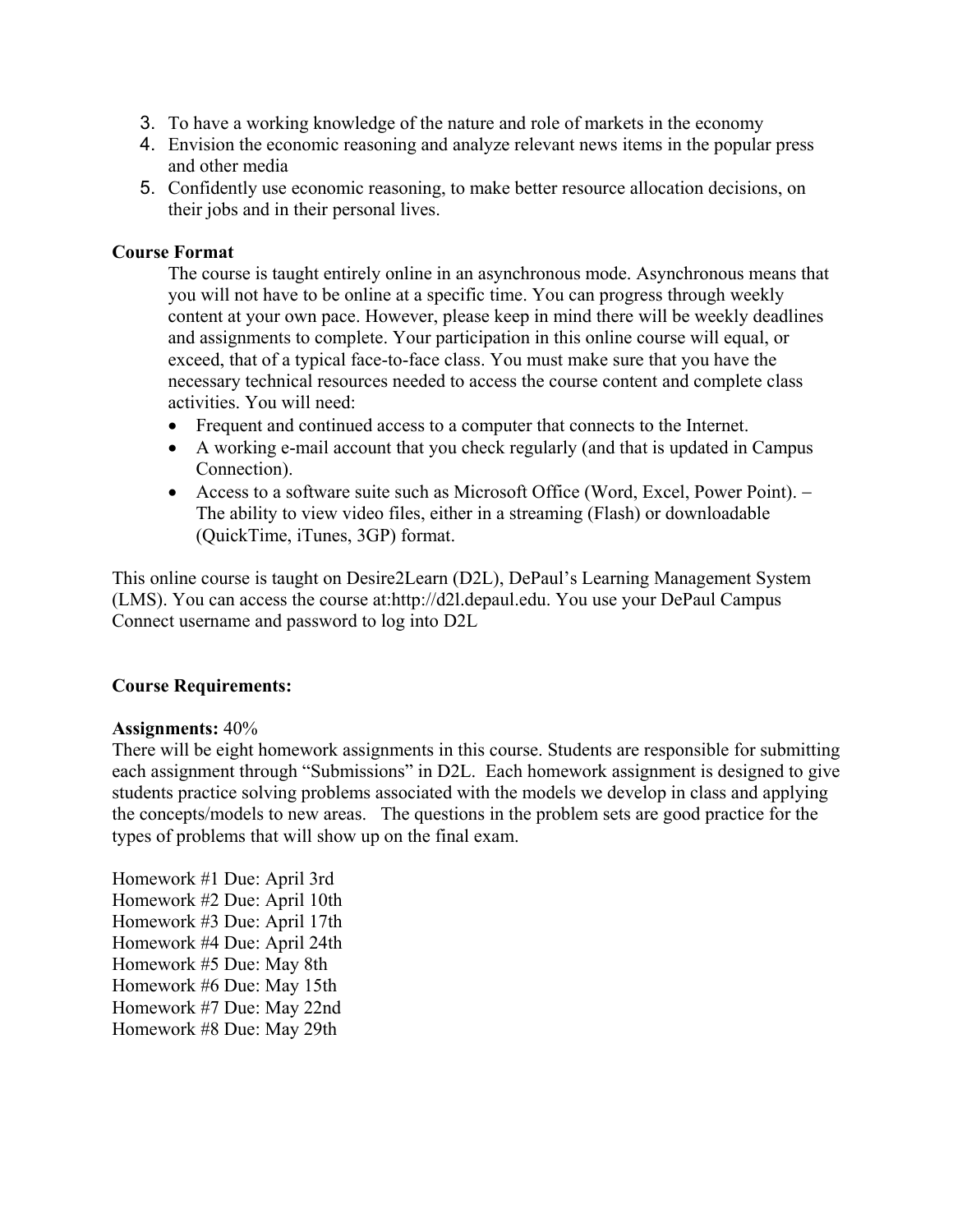#### **Discussion Posts: 30%**

Success in this course is dependent on your active participation and engagement throughout the course. As such, students are required to complete all assignments by the due date, and to actively participate in class discussions.

You will need to submit two Discussion Posts per week (10 weeks). In addition to posting a response to the thread topic presented, students are expected to respond to each other as well as comments and questions from the instructor and/or other students.

## **Midterm Project: 15%**

There will be a midterm project due on May 1st. Students will research a product or company and explain how the demand of these goods have changed as well as identify the demand determinants that changed the product/company. Please see detailed instructions in D2L. Students will present project to class on the following week in "Discussions."

#### **Final Exam**: **15%**

The final exam is cumulative. It will be a take-home exam. Completed exam due to D2L by Wednesday, June 8th

#### **Assessment of Students:**

Problem Sets (8): 40% Midterm Project: 15% Final Exam: 15% Class Participation through Discussion Posts: 30%

If you find that you cannot meet the class' minimum discussion requirements, please contact me as soon as possible. Students will not be marked present for the course in a particular week if they have not posted on the discussion forum and/or submit assignment/essay or complete assessment if administered in that week.

#### **Final grade scale**

The final grade for this course is

| A     | 93-100 | $1) +$ | 67-69      |
|-------|--------|--------|------------|
| $A -$ | 90-92  | D      | 60-66      |
| $B+$  | 87-89  | F      | $\leq$ =59 |
| B     | 83-86  |        |            |
| $B -$ | 80-82  |        |            |
| $C+$  | 77-79  |        |            |
| C     | 73-76  |        |            |
| $C$ - | 70-72  |        |            |
|       |        |        |            |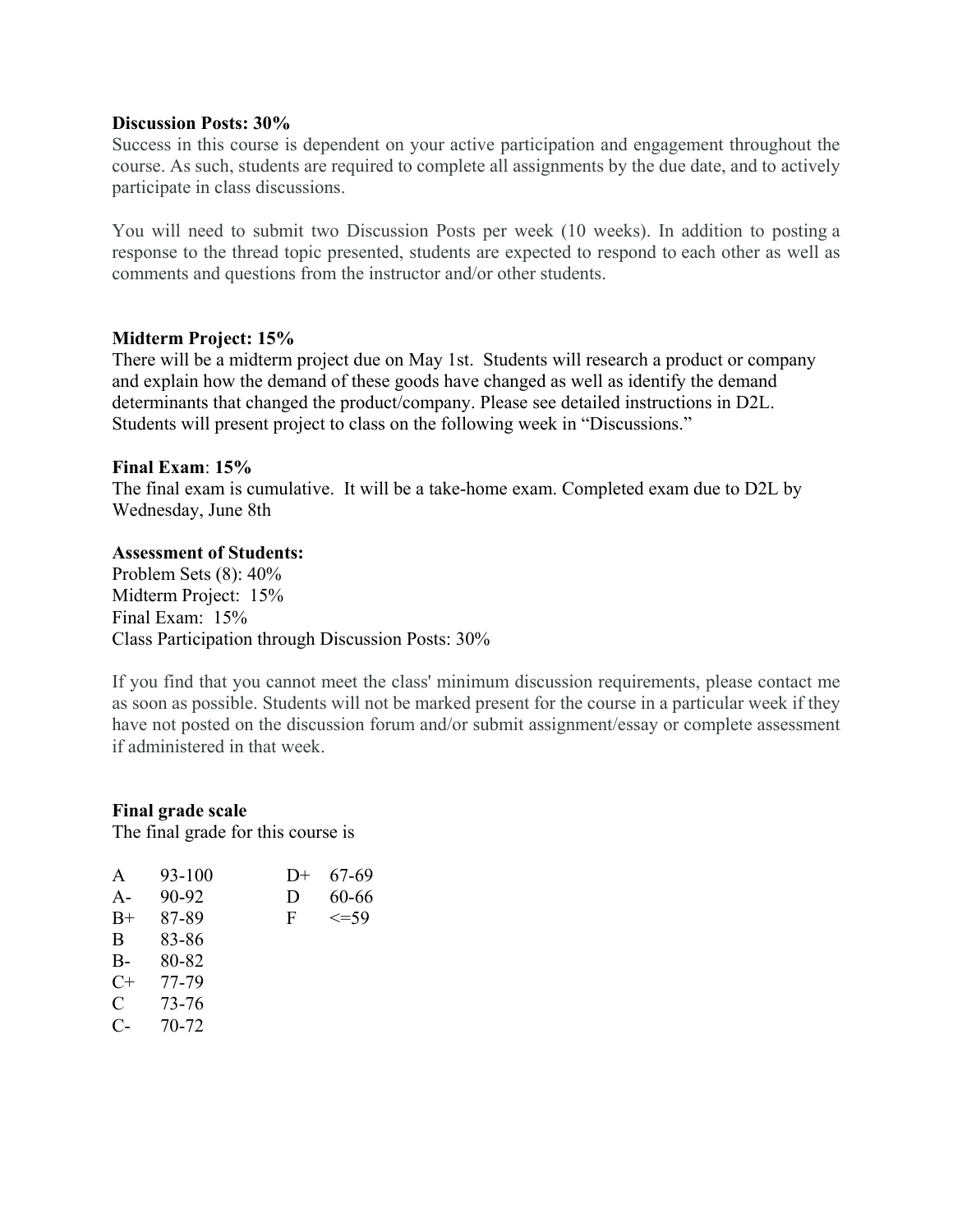## **Discussion Forums**

Under the 'Discussion' tab in our D2L site you will find the various forums associated with the activities we will carry out throughout the course. These are divided as follows:

- Introductions: post here your introduction to the class (to be completed by Sunday, March 27th).
- General Q&A: please use this forum to post any questions you may have about the general functioning of the course (policies and procedures, deadlines, submissions, formats, etc.). Please feel free to use this forum as often as needed.
- Weekly Discussions based on the readings, podcasts, and/or videos.

## **Dean of Students**

The Dean of Students Office (DOS) helps students in navigating the university, particularly during difficult situations, such as personal, financial, medical, and/or family crises. DOS assists students with Absence Notifications to faculty, Late Withdrawals, and Community Resource Referrals. They also have resources and programs to support health and wellness, violence prevention, substance abuse and drug prevention, and LGBTQ student services. You may contact DOS at http://studentaffairs.depaul.edu/dos/.

## **Special Needs;**

Students who feel they may need an accommodation based on the impact of a disability should contact me privately to discuss their specific needs. All discussions will remain confidential. To insure that you receive the most appropriate accommodation based on your needs, contact me as soon as possible in the quarter (preferably the first week of class) and make sure that you have contacted one of the Center for Students with Disabilities Offices for support and additional service: Lincoln Park: Student Center 370, (773)325-1677; Loop: Lewis Center 1420. (312)362- 8002.

**Academic Integrity**: I adhere to the Academic Integrity Policy of DePaul University. Please refer to your student handbook for details regarding this policy and the consequences for any violations.

**Liberal Studies Learning Outcomes:** This course is approved in the Social, Cultural and Behavioral Inquiry Domain of the Liberal Studies Program. It satisfies the following Liberal Studies learning outcomes:

1. Students will be able to frame a theory about the relationship between individuals and modern society.

2. Students will be able to analyze central institutions and government policies and their impact on the larger society.

3. Students will be able to articulate an argument based on economic theory and empirical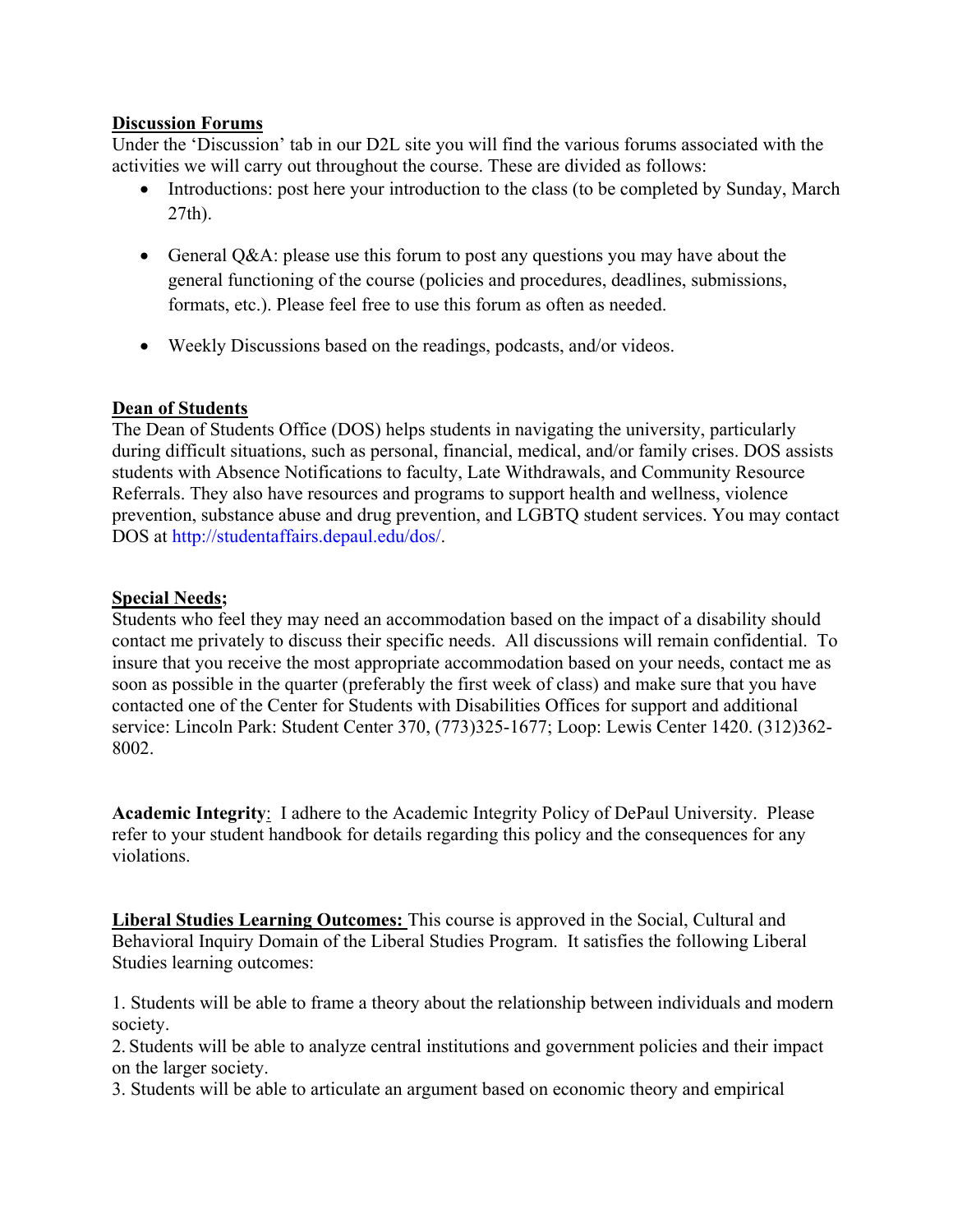evidence regarding the modern world.

4. Students will be able to reflect, in writing, upon their role in the modern world, including their relationship to their own and other communities.

 5. Students will be able to analyze social problems and public policies on the basis of ethics and values, and compare these outcomes to those obtained from the economic approach.

## **Liberal Studies Writing Requirement**:

The homework assignments will total at least 10 pages of writing which will all be completed outside of class. The written portions of exams will also provide opportunities for students to write in class. These components insure that this class exceeds the writing requirements of the Liberal Studies program.

# **Topic Outline**

This is a target list of topics by week. This class moves quickly. Please do not fall behind as it is very difficult to catch up.

Welcome!

- 1. Please post a Student Introduction in D2L by Sunday, March 27th by 11:30PM
- 2. Please Review syllabus in D2L Content (In "Start Here")

Module 1: March 28th – April 3rd Introduction to Economic Thinking: Ten Principles of Economics, Mankiw, Chapter 1 Homework #1 due: April 3rd

Module 2: April  $4th - 10th$ Introduction to Economics: Economist as Scientist and Policy Advisor, Mankiw, Ch. 2 Societal Organization and Gains through Trade, Mankiw, Ch. 3 Homework #2 due: April 10th

Module 3: April  $11<sup>th</sup> - 17th$ How Markets Work: Supply and Demand, Mankiw, Ch. 4 Homework #3 due: April 17th

Module 4: April 18 – 24th How Markets Work: Supply and Demand, Mankiw, Ch. 4 How Markets Work: Elasticities of Supply and Demand, Mankiw, Ch. 5 Homework #4 due: April 24th

Module 5 : April 25th – May 1st Market Failures: Price Controls and Taxes, Mankiw, Ch. 6 Mid-term Project due: May  $1<sup>st</sup>$  to D2L Submissions